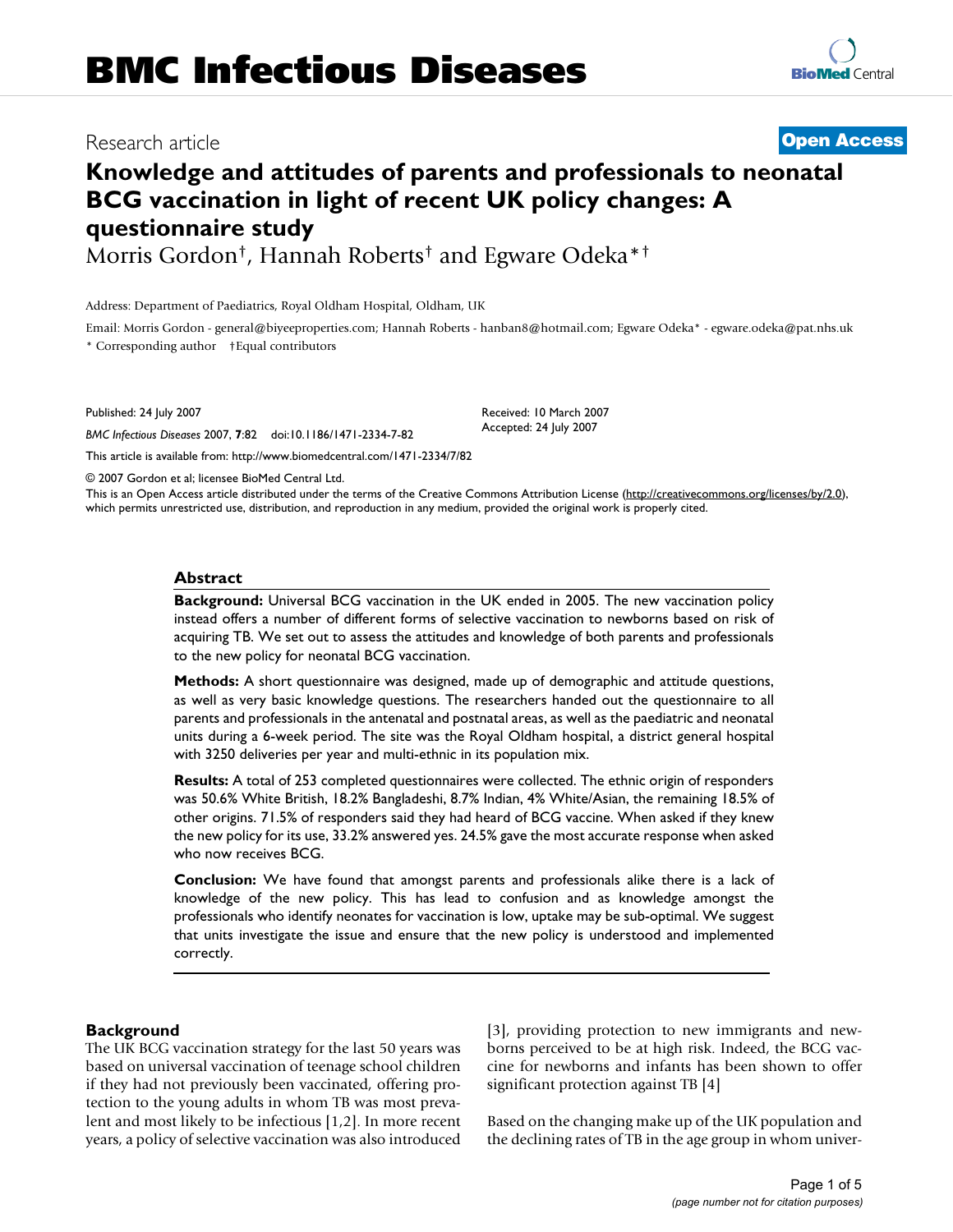sal vaccination was taking place, the joint committee on vaccination and immunisation introduced new guidelines in July 2005, which were then made policy by the department of health [5]. The new policy [6] abolishes universal vaccination and instead offers vaccination to all newborns in areas of high TB incidence and selective vaccination in other areas, based on the country of origin of parents and grandparents [7].

We set out to assess the attitudes and knowledge of both parents and professionals to the new policy for the use of the BCG vaccine at the Royal Oldham hospital, a district general hospital with 3250 deliveries per year and multiethnic in its population mix.

# **Methods**

A short questionnaire was designed [see Additional file 1], made up of demographic and attitude questions, as well as very basic knowledge questions. This was piloted on a random sample of parents and professionals to check the clarity of the questions and appropriate language changes were made to allow the questions to gather the information required. The researchers handed out the questionnaire to all parents and professionals in the antenatal and postnatal areas, as well as the paediatric and neonatal units during a 6-week period. Health care workers who do not work in antenatal, postnatal or neonatal units were not asked to complete the questionnaire. A brief description of the study and explanation that participation was optional accompanied the questionnaire, no other guidance being offered by the interviewers. If a question was not understood, participants were asked to leave it blank. Patients who did not speak English were offered the use of the resident interpreters to complete the questionnaire. The completed questionnaires were collected immediately and data was coded and entered into SPSS for Windows version 11.5 for descriptive analysis (SPSS Inc, Chicago, USA).

# **Results**

A total of 253 completed questionnaires were collected. No one declined to take part in the study. Responders were made up of parents and professionals, consisting of 133 parents (52.6%), 63 midwifes (24.9%), 26 nurses (10.3%), 17 allied professionals (6.7%) and 14 doctors (5.5%). The majority of responders had zero (32%), one (36%) or two (18.6%) children. The ethnic origin of responders was 50.6% White British, 18.2% Bangladeshi, 8.7% Indian, 4% White/Asian, the remaining 18.5% made up of 12 other origins, with no one declining to disclose their origin.

71.5% had heard of BCG and 48.6% said they were aware of rules governing who receives it. 63.3% of professionals and 6.0% of parents asked said they were aware of the new 2006 policy that now governs who receives the vaccine. Looking at parents alone, 0.0% of those who had no children and 8.1% of those with children said they were aware of the new policy. Table 1 shows a summary of who responders thought receive BCG in this current policy. When broken down, 50.0% of professionals and 0.0% of parents asked chose the most accurate answer.

It is worth noting that this question is limited in its scope as it does not allow a responder to give a detailed response if they are fully aware of the new policy. However, after piloting the questions, it was found this was the best way of ascertaining whether responders were aware that selective neonatal vaccination is the mainstay of the new policy and vaccination in other age groups is reserved for immigrants or as catch up for those missed.

40 responders had looked for further information on the topic. Only 14 of the 40 said this information was useful. Finally, participants were asked to make any comments they wished. A summary of the most common responses is shown in Table 2.

# **Discussion**

The recent consultation by the national institute for clinical excellence [8] concluded that the school program was no longer cost effective in light of declining rates of TB in teenagers. The new policy for selective immunisation, shown in Table 3, offers targeted protection to newborns based on the rates of TB in their area of the UK [9] or their country of origin, as shown in Table 4.

Our hospital is in an area with less than 40/100,000 cases of TB and therefore as per the policy shown in Table 3, only new immigrant infants or infants whose parents or

**Table 1: Responses when participants were asked who currently receives BCG vaccine**

| Response            | Frequency | Percentage |  |  |
|---------------------|-----------|------------|--|--|
| Don't Know          | 166       | 65.6       |  |  |
| All babies          | 13        | 5.1        |  |  |
| Some babies         | 62        | 24.5       |  |  |
| All teenagers       | 8         | 3.2        |  |  |
| Some teenagers      |           | 0.8        |  |  |
| Only new immigrants |           | 0.8        |  |  |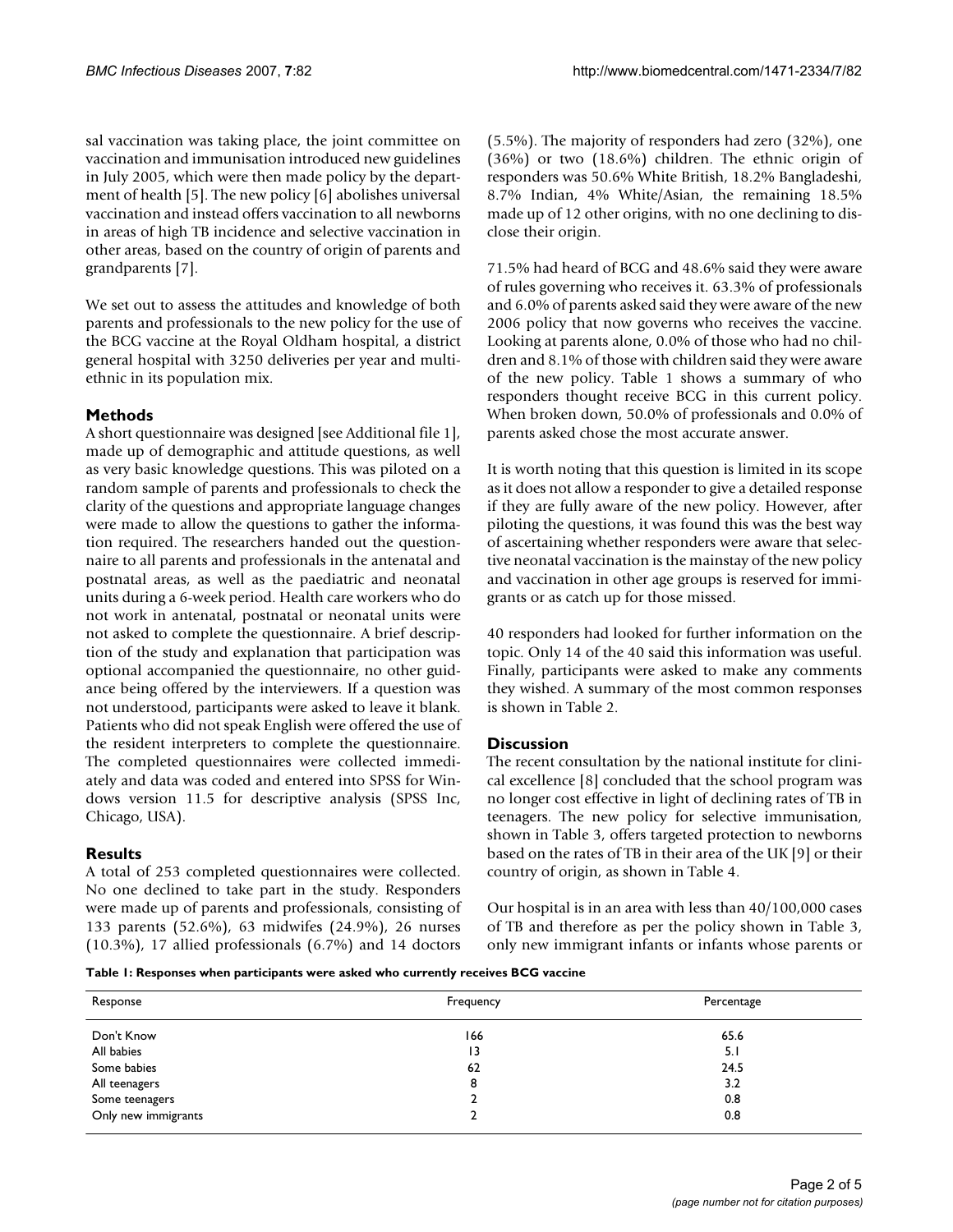| Table 2: General comments recorded by participants |  |  |  |
|----------------------------------------------------|--|--|--|
|----------------------------------------------------|--|--|--|

| Comment                                                                     | Frequency |
|-----------------------------------------------------------------------------|-----------|
| Would like more information                                                 | 26        |
| Appears to be a racist policy at present                                    | 15        |
| Have tried to find out information, but not been successful                 |           |
| Know about BCG, but not current policy                                      |           |
| Doesn't care                                                                |           |
| People around me seem very confused                                         |           |
| I don't know much about it                                                  |           |
| Thinks all babies should be getting it                                      |           |
| Policy seems correct, but implementation is not                             |           |
| Has no knowledge and concerned as has other children who might need the BCG |           |
| Not enough leaflets for parents                                             |           |
| Should be given by trained staff in a postnatal outpatient setting          |           |
| There are too many vaccines                                                 |           |
| More emphasis needed on choice                                              |           |
| Confused BCG with Vitamin K                                                 |           |
|                                                                             |           |

grandparents are from high risk areas should be offered BCG.

We have found that awareness of this policy is generally quite limited, with one third of responders not knowing what BCG is and two thirds not knowing the current policy for vaccination. It should be noted that lack of awareness of the new policy was widespread amongst professionals as well as parents. In particular only 27% of midwives were aware of the new policy and they are currently responsible for identifying those who need the BCG and informing the paediatricians who administer it. This was reflected in the comments made, with many midwives stating that they need more information and knowledge to inform parents effectively.

This general lack of knowledge seems to be having an impact on parents, with a number perceiving and then commenting that they felt the policy was racist. This is an understandable viewpoint with a policy that apparently vaccinates ethnic minorities with no clear explanation as to why and limited knowledge amongst professionals responsible for providing the relevant information. Wherever in the UK knowledge amongst professionals is limited, similar problems in the perceptions of the vaccine by parents may be seen. Also, it is also clear that when parents are motivated to find information they are generally unsatisfied (65% did not find information useful) and this may again be due to the lack of knowledge amongst professionals advising them.

We have discussed this with the local primary care trust (PCT) and they are working with the new policy within the area. They have educated all Health Visitors so that they can identify new immigrant infants who are eligible. In addition, all head teachers have been contacted and school age children have been sent a questionnaire to identify if they are eligible under the new policy. The immunisation coordinator has informed us that this has been well received and led to identification of many eligible children, as well as allowing concerns to be addressed. Unfortunately, our study has shown that this education program has not been introduced into secondary care in the area and both parents and professionals in this sector lack the knowledge needed to implement the new policy effectively for neonates. In trying to improve this situation, a general program of education surrounding the new policy and its implementation will be required for parents antenatally and for all professionals involved in their antenatal and postnatal care.

It has been previously suggested that vaccinating with BCG within the community in specialist clinics has a role [10]. This offers the advantage of being cost effective by using entire vials of vaccine. It also allows the vaccine to be given by someone very experienced both technically and in terms of their knowledge and could have a positive effect on understanding and awareness amongst parents. It has previously been suggested that vaccinating at birth is less effective than at three months [11], another reason to consider community clinics as an attractive alternative which needs further study.

#### **Table 3: Newborn groups to be offered BCG vaccination [13]**

• All babies living in areas where the incidence of TB is 40/100,000 or greater

- Babies whose parents or grandparents have lived in a country with a TB prevalence of 40/100,000 or higher
- Unvaccinated infant immigrants from countries with a high TB prevalence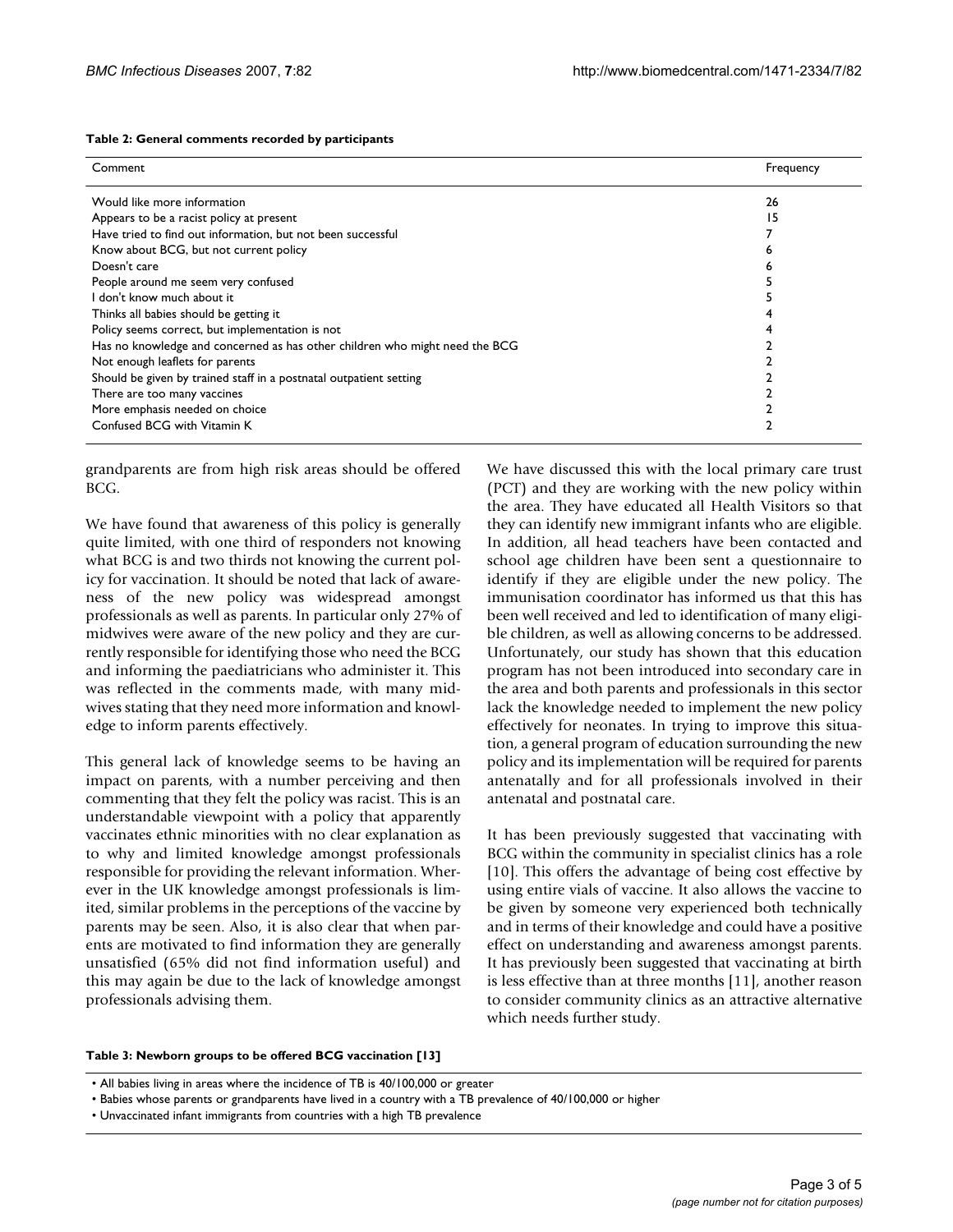| Afghanistan                 | Chad                     | Georgia       | Malaysia            | Peru                      | Thailand           |
|-----------------------------|--------------------------|---------------|---------------------|---------------------------|--------------------|
| Algeria                     | China                    | Ghana         | <b>Maldives</b>     | Philippines               | Timor-Leste        |
| Angola                      | China, Hong Kong         | Guam          | Mali                | Portugal                  | Togo               |
| Argentina                   | China, Macao SAR         | Guatemala     | Marshall Islands    | Qatar                     | Turkmenistan       |
| Armenia                     | Colombia                 | Guinea        | Mauritania          | Rep. Korea                | Uganda             |
| Azerbaijan                  | Comoros                  | Guinea-Bissau | Mauritius           | Republic of Moldova       | Ukraine            |
| Bahrain                     | Congo                    | Guyana        | Micronesia          | Romania                   | <b>UR</b> Tanzania |
| Bangladesh                  | Côte d'Ivoire            | Haiti         | Mongolia            | <b>Russian Federation</b> | Uzbekistan         |
| <b>Belarus</b>              | Croatia                  | Honduras      | Morocco             | Rwanda                    | Vanuatu            |
| <b>Belize</b>               | Djibouti                 | India         | Mozambique          | Sao Tome & Principe       | Venezuela          |
| <b>Benin</b>                | Dominican Republic       | Indonesia     | Myanmar             | Saudi Arabia              | Viet Nam           |
| <b>Bhutan</b>               | <b>DPR Korea</b>         | Iraq          | Namibia             | Senegal                   | Yemen              |
| <b>Bolivia</b>              | DR Congo                 | Kazakhstan    | Nepal               | Sierra Leone              | Zambia             |
| Bosnia & Herzegovina        |                          | Kenya         | New Caledonia       | Singapore                 | Zimbabwe           |
| <b>Botswana</b>             | Ecuador                  | Kiribati      | Nicaragua           | Solomon Islands           |                    |
| <b>Brazil</b>               | El Salvador              | Kyrgyzstan    | Niger               | Somalia                   |                    |
| Brunei Darussalam           | <b>Equatorial Guinea</b> | Lao PDR       | Nigeria             | South Africa              |                    |
| <b>Burkina Faso</b>         | Eritrea                  | Latvia        | Northern Mariana Is | Sri Lanka                 |                    |
| Burundi                     | Estonia                  | Lesotho       | Pakistan            | Sudan                     |                    |
| Cambodia                    | Ethiopia                 | Liberia       | Palau               | Suriname                  |                    |
| Cameroon                    | Gabon                    | Lithuania     | Panama              | Swaziland                 |                    |
| Cape Verde                  | Gambia                   | Madagascar    | Papua New Guinea    | Syrian Arab Republic      |                    |
| Central African<br>Republic | Georgia                  | Malawi        | Paraguay            | Tajikistan                |                    |

#### **Table 4: Countries with TB incidence greater than 40 per 100,000 in 2004 [14]**

We have shown in this study that lack of clarity as to the reasons for selective use of BCG causes anxiety amongst parents and it has been previously identified that white British infants who are eligible may not be vaccinated in such an environment [12]. Therefore, instigating a program aimed at identifying antenatally those eligible for BCG should increase uptake and educate all parents about the current policy and the reasons behind it. This well help allay concerns caused by the incorrect notion of a 'racial' factor in the use of neonatal BCG, as commented on by several respondents in this study (Table 2).

# **Conclusion**

We have found that amongst parents and professionals alike there is a significant lack of knowledge of the new BCG administration policy. In our district general hospital, this has lead to much confusion and as knowledge amongst the professionals who identify neonates for vaccination is low, uptake may be sub-optimal. We suggest that units investigate the issue and ensure that the new policy is understood and implemented correctly. If problems are being encountered, a clear policy of antenatal education of parents and identification of eligible babies will ensure an appropriate uptake of BCG, as well as addressing concerns as to the distribution of the vaccine by the new policy by improving knowledge and understanding.

# **Abbreviations**

BCG – Bacillus Calmette-Guerin

TB – Tuberculosis

### **Competing interests**

The author(s) declare that they have no competing interests.

#### **Authors' contributions**

MG participated in the design of the study, its coordination and drafted the manuscript. HR participated in the design and collected the data. EO conceived of the study, and participated in its design and coordination. All authors read and approved the final manuscript.

# **Additional material**

#### **Additional file 1**

*Questionnaire. The questionnaire as used for this study.* Click here for file [\[http://www.biomedcentral.com/content/supplementary/1471-](http://www.biomedcentral.com/content/supplementary/1471-2334-7-82-S1.doc) 2334-7-82-S1.doc]

#### **References**

- 1. Hart PD, Sutherland I: **[BCG and vole bacillus vaccines in the](http://www.ncbi.nlm.nih.gov/entrez/query.fcgi?cmd=Retrieve&db=PubMed&dopt=Abstract&list_uids=326347) [prevention of tuberculosis in adolescence and early adult life.](http://www.ncbi.nlm.nih.gov/entrez/query.fcgi?cmd=Retrieve&db=PubMed&dopt=Abstract&list_uids=326347)** *BMJ* 1977, **2:**293-5.
- 2. Hart PD: **[Efficacy and applicability of mass BCG vaccination in](http://www.ncbi.nlm.nih.gov/entrez/query.fcgi?cmd=Retrieve&db=PubMed&dopt=Abstract&list_uids=6023319) [tuberculosis control.](http://www.ncbi.nlm.nih.gov/entrez/query.fcgi?cmd=Retrieve&db=PubMed&dopt=Abstract&list_uids=6023319)** *Br Med J* 1967, **1:**587-92.
- 3. Pharoah PD, Watson JM, Sen S: **[Selective or universal neonatal](http://www.ncbi.nlm.nih.gov/entrez/query.fcgi?cmd=Retrieve&db=PubMed&dopt=Abstract&list_uids=8668765) [BCG immunization: what policy for a district with a high](http://www.ncbi.nlm.nih.gov/entrez/query.fcgi?cmd=Retrieve&db=PubMed&dopt=Abstract&list_uids=8668765) [incidence of tuberculosis?](http://www.ncbi.nlm.nih.gov/entrez/query.fcgi?cmd=Retrieve&db=PubMed&dopt=Abstract&list_uids=8668765)** *Public Health* 1996, **110:**179-83.
- 4. Colditz GA, Berkey CS, Mosteller F, Brewer TF, Wilson ME, Burdick E, Fineberg HV: **[The efficacy of bacillus Calmette-Guerin vac](http://www.ncbi.nlm.nih.gov/entrez/query.fcgi?cmd=Retrieve&db=PubMed&dopt=Abstract&list_uids=7596718)-**